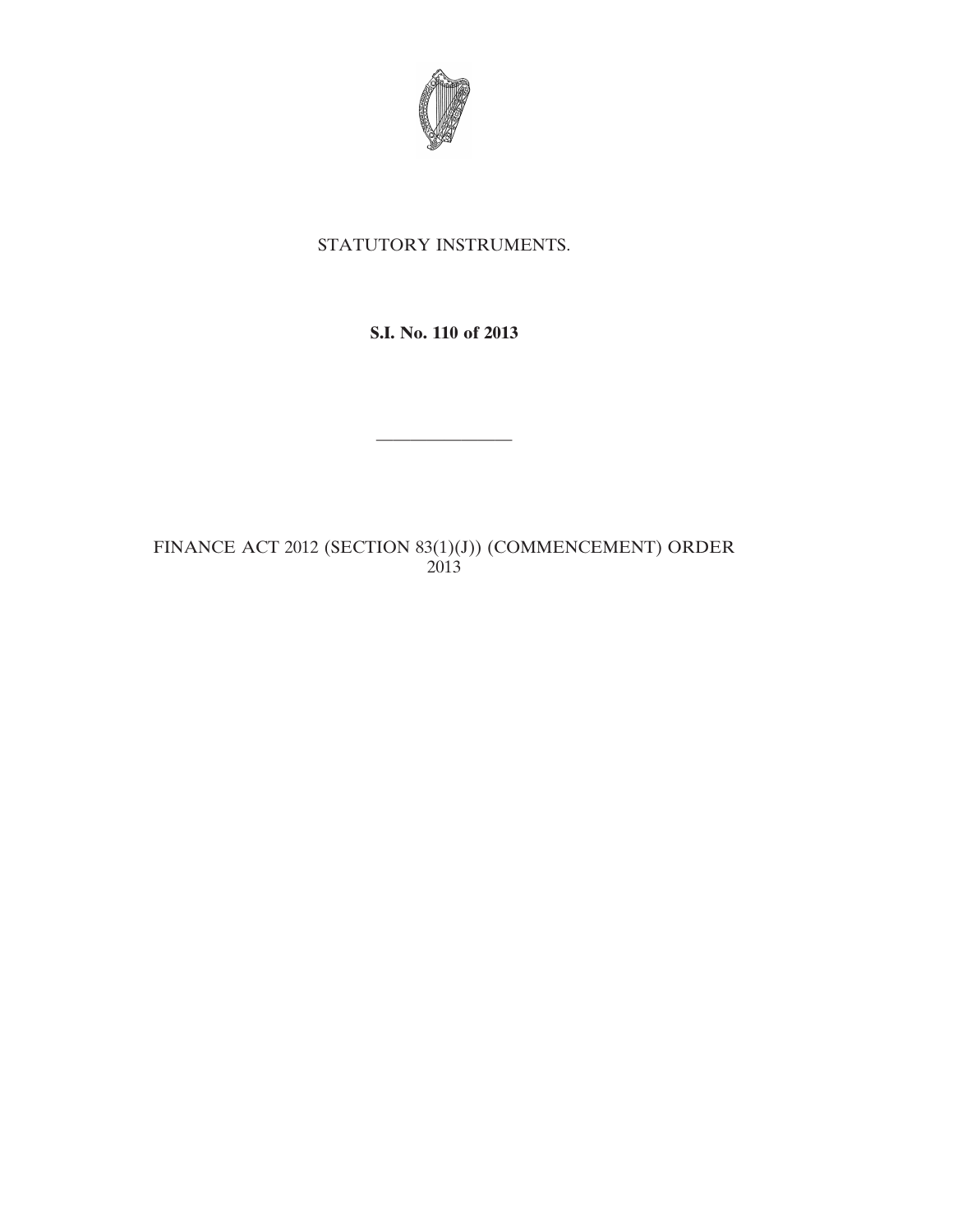## FINANCE ACT 2012 (SECTION 83(1)(J)) (COMMENCEMENT) ORDER 2013

I, Michael Noonan, Minister for Finance, in exercise of the powers conferred on me by section 83(2) of the Finance Act 2012 (No. 9 of 2012), hereby order as follows:

1. This Order may be cited as the Finance Act 2012 (Section  $83(1)(j)$ ) (Commencement) Order 2013.

2. The 8th day of April 2013 is appointed as the day on which section  $83(1)(*i*)$ of the Finance Act 2012 (No. 9 of 2012) comes into operation.



MICHAEL NOONAN, Minister for Finance.

*Notice of the making of this Statutory Instrument was published in "Iris Oifigiúil" of* 2*nd April*, 2013.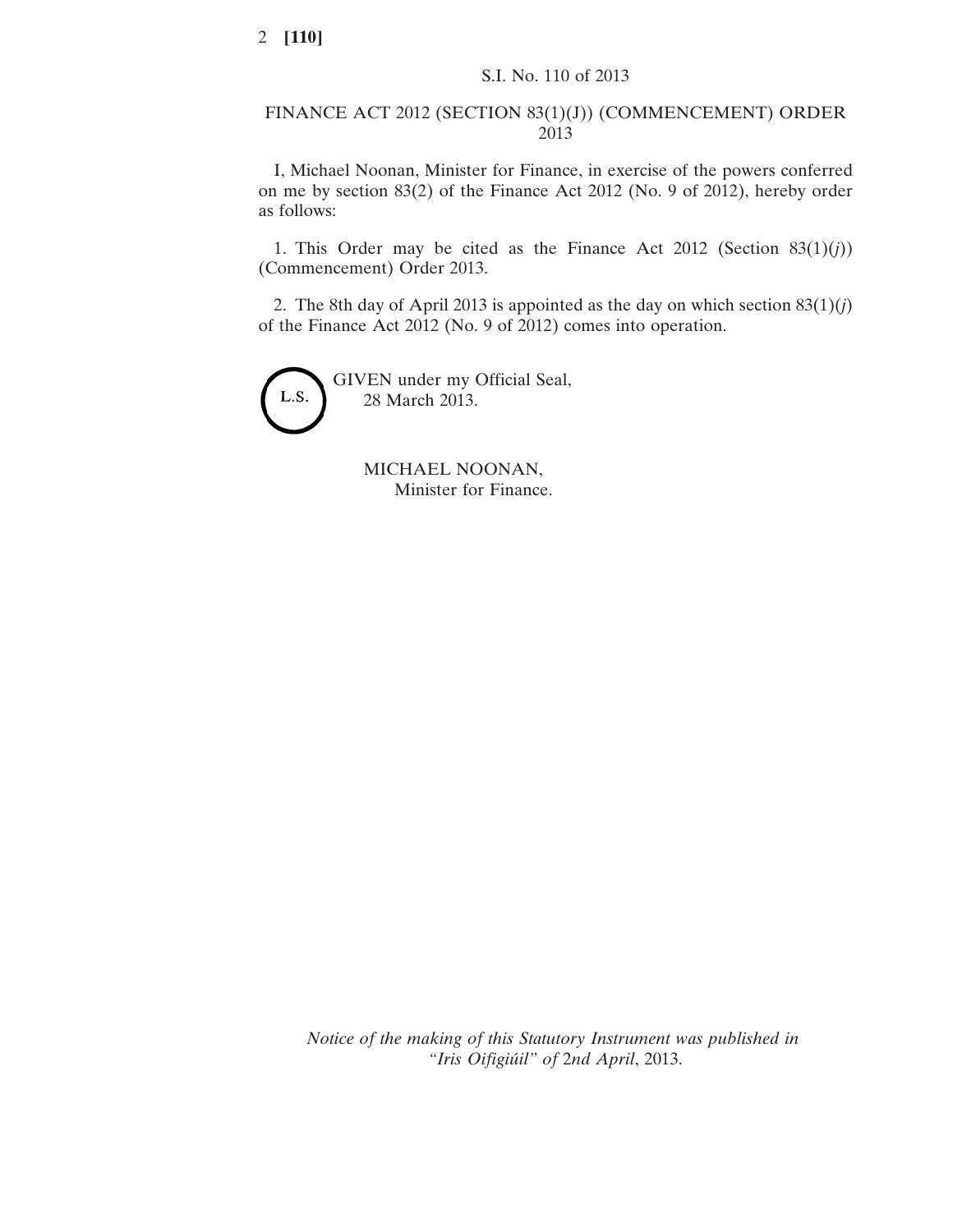**[110]** 3

## EXPLANATORY NOTE

*(This note is not part of the Instrument and does not purport to be a legal interpretation.)*

This Order appoints the 8th day of April 2013 as the date for coming into operation of Section 83(1)(*j*) of the Finance Act 2012.

As a consequence:

The Revenue Commissioners now have the authority to repay residual Vehicle Registration Tax on M1 passenger vehicles which are removed permanently from the State, subject to fulfilment of the appropriate procedures and conditions as outlined in section 135D of Finance Act 1992 (as amended).